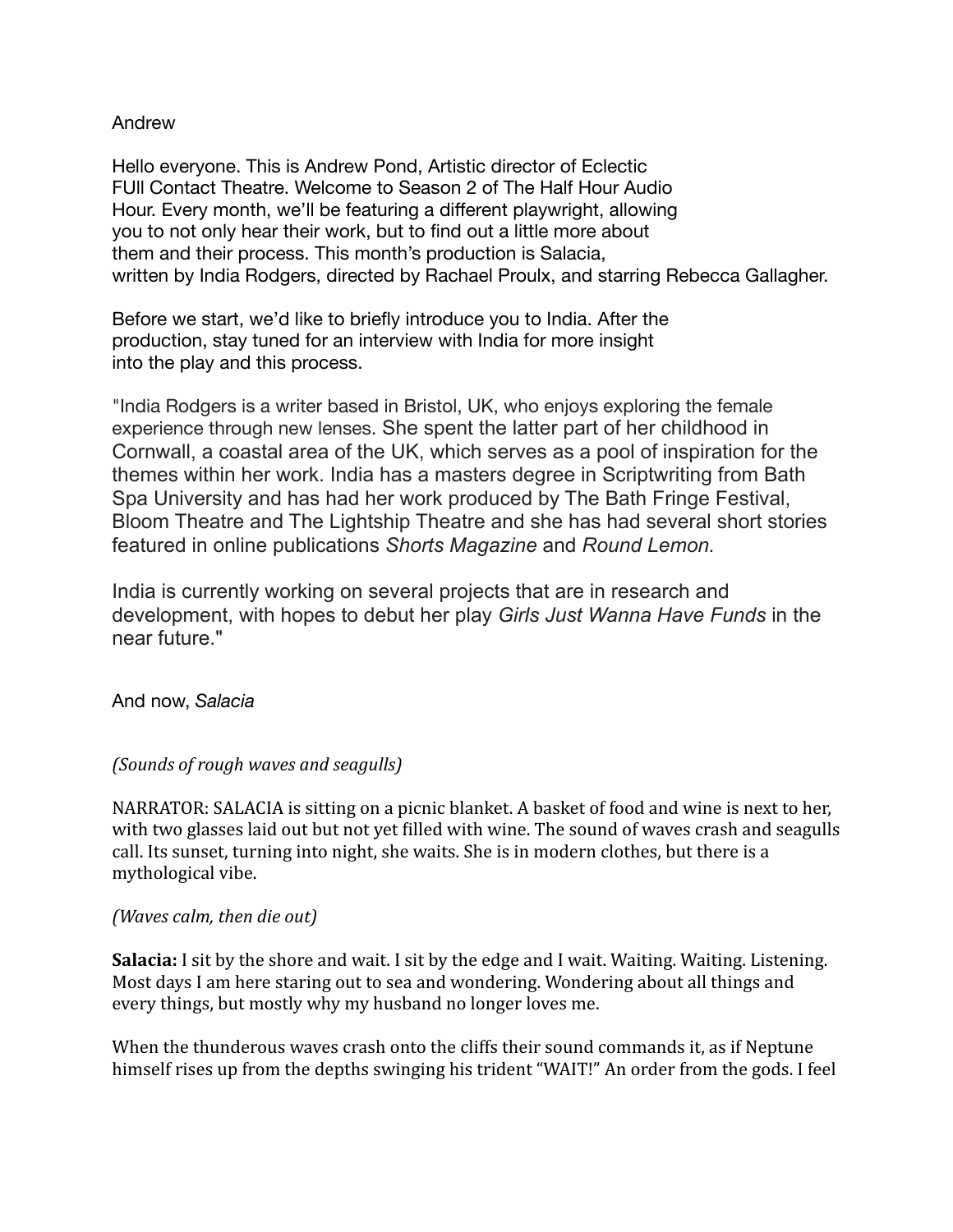the full force of the water hitting the rock, it hits my chest but I can breathe, my lungs filled with water long ago.

Of course it wasn't always like this. I was always fascinated by the sea and the creatures that live within it.

I grew up by the seaside, we moved away from the city when I was young and I still remember the sense of freedom. Fresh air, laid back attitude and a vast expanse of space to run and dance and play. We spent long summer days on the beach running in and out of the ocean trying jump over and outrun the waves. The sea was mine before it was his. He took that away from me too.

When the waves claw forward on the shore and then recede back it tugs me closer and it whispers, "wait" like a lover teasing you and drawing out the anticipation of the euphoria to come. Murmuring delights into your ear as you wait patiently to be pleased. The sand melting beneath me, anchoring me to the spot and making it harder to leave.

He was one of the first people I met on my very first day. We were queuing up to get the keys to our rooms and he was behind me. We had a brief conversation and parted in different directions. Now, if you knew my husband you would know that once he sets his eyes on something and he wants it, he has to have it. The story goes, as he tells at many dinner parties, that he saw me and he knew that I was the girl that he wanted to be with. He was hooked.

## *(Sound of wine being poured)*

NARRATOR: Salacia takes a wine glass and fills it with wine.

Men are typically visual creatures and my husband falls into that stereotype perfectly. He saw me, a young woman coming into my own, slim figure, cascading blonde curly hair, full of hope and excitement for the future. Who you see before you now is not the same woman who started the journey.

The problem with my husband is that he is charming. Everybody who meets him falls under his spell. And although I did resist for some time, he managed to catch me in his net. I'm not really sure how it happened. It was a slow process. He kept chipping away and eventually I gave in. Women typically aren't adverse to flattery, and unfortunately I fall perfectly into that category.

One evening I was dancing. I was dancing when he saw me for the second time. Free as the seagulls gliding over the waves. That exuberance of youth, the opportunities endless, the path not carved, the floor unmapped. Not watching anyone, just dancing and feeling the music. I was unchartered territory. I had secrets lying within me waiting to be discovered. A terrain to be analysed, understood, then conquered. He was going to let me go this time.

The sound of drums. Salacia starts to sway with her arms in the air.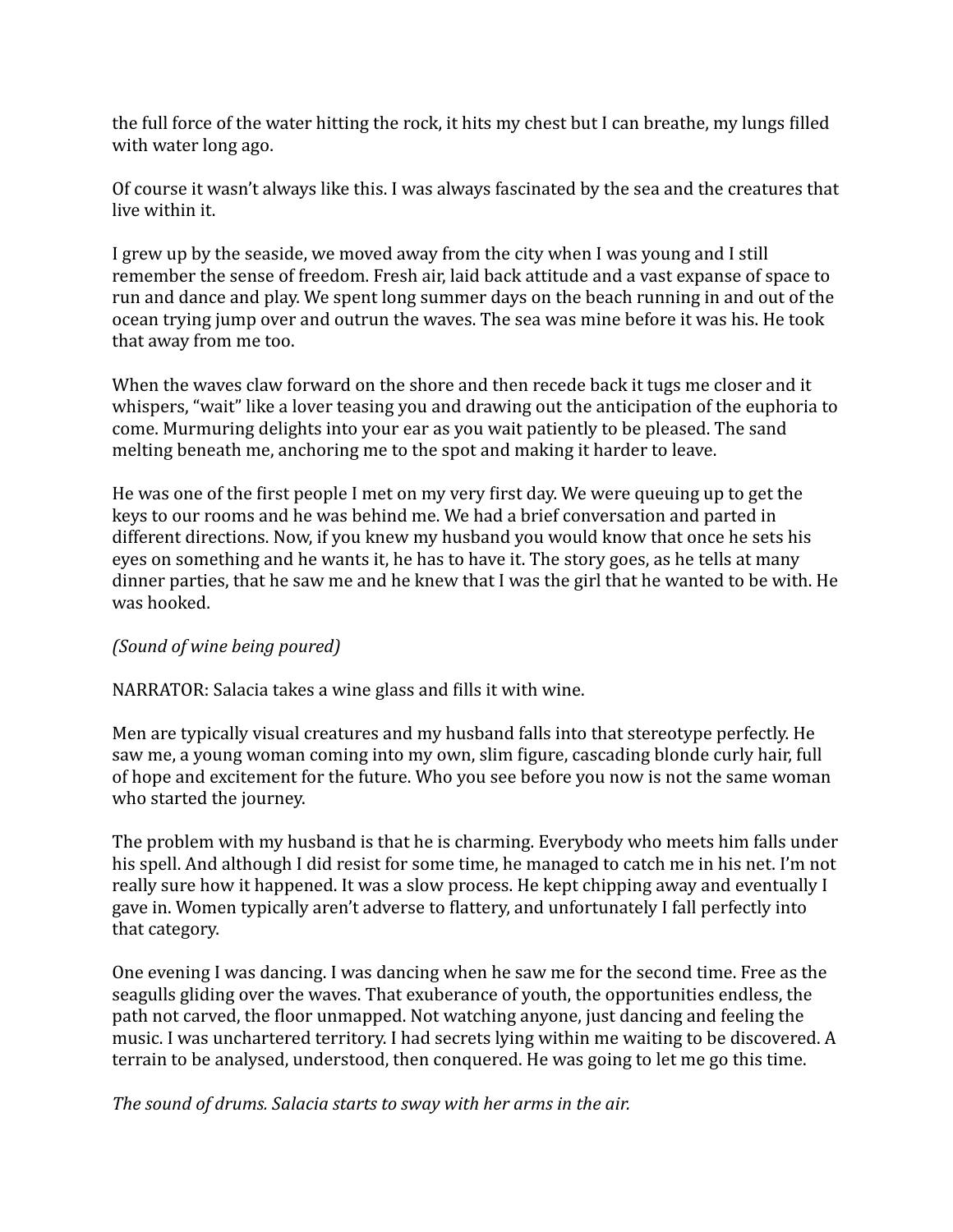It was the toga party at the student union. I had my arms up in the air praising the old forgotten gods. Wine was flowing, grapes were being passed around, the gods and goddesses took mortal form for that night. He sees me dancing and makes his way through the crowd, eyes locked on me. This was his chance to strike.

#### The sound of the drumming intensifies. Salacia is up grinding and gyrating.

I was young, I felt like a woman for the first time, I felt primal, I felt wanted. I was away from home for the first time. He walks towards me, one of his hands sweeps my golden hair and holds the back of my head, the other grips my waist and we kiss. I felt like Venus, no not Venus – I felt the waves crashing in my belly-

Salacia, goddess of the sea!

#### *Sound of quickening heartbeat*

And then we went back to my room and

## *(heartbeat stops)*

had the most awkward sex I've ever had in my life. But over these past ten years we've worked on it. You become the most sexually compatible partner for one another. You learn to please.

After our night of awkward passion, we were in this weird zone. Called the 'seeing each other' zone. I'm sure you're all familiar with it. It's a dangerous time. No boundaries have been set, you're not boyfriend and girlfriend, you're not official. You're trying to impress. Constantly. Be the perfect partner, be cool about him having female friends, trying new positions every night to convince him he's managed to tame a wild spirit for even a moment. It was during this time that he slept with one of our friends.

I found out in the most casual way, one of our mutual friends just said it. Like everyone knew. Like there was nothing to hide. Like I wouldn't mind. Turns out he had told everyone that I already knew but best not to mention it because I was upset about it. A clever trick. It was also during this time that I realised he had an explosive temper. I confronted him about it and he exploded. And somehow we ended the conversation with me apologising. He has a talent for turning the conversation around, to make me laugh or to make me sorry.

We stayed together. In hindsight this event was probably a foundational moment in our relationship. He had successfully managed; in one fell swoop, to justify his actions, assert his independence from me and to drop me into a cycle of wanting to keep his attention. I am and always have been a people pleaser.

Skip forward a few years and university is coming to an end, a flash in the pan of elation, colour and wonder and my now husband decides to carry on for another year and do a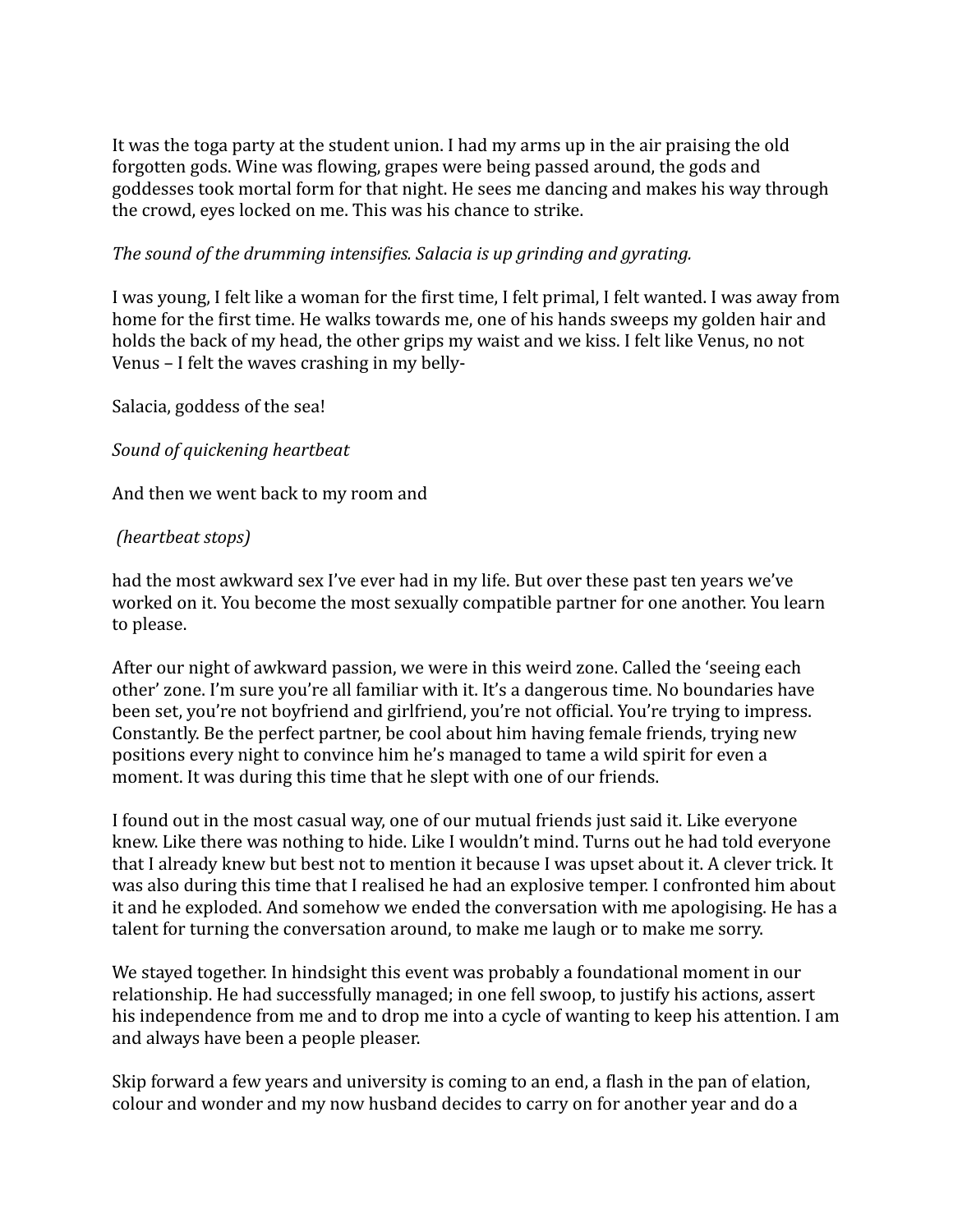masters in marine biology. And of course you encourage your loved ones with acclamations of 'follow your dreams' but you don't ever think about the fact that their dream will inevitably lead them away from you.

He studied hard for a year; I got a job in a local coffee shop. I had absolutely no idea what I wanted to do, so I thought the easiest thing to do would be to go along with his plans for the time being until it occurred to me to pursue something. I waited for passion to enter my life like it would drop out of the sky and upon my lap. I grew frustrated. I was supporting us. But you never want to leave your comfort blanket when the winds of uncertainty are blowing. 

We spent our days talking and dreaming of what the future might hold. Planning things as a pair, for our joint life.

He finished his masters, passed with flying colours like I knew he would, like I said – once he sets his mind to something – incredible really. He immediately started looking for jobs. I don't think at this point the thought had entered my mind – *marine* biology – the potential for him to be away at sea for long periods of time. Such excitement he had when he got it. He started immediately. He packed and was ready to go. His excitement didn't let him look back at me waving him off. He was an intrepid explorer off to find an undiscovered part of the sea. You don't want to snuff out your partner's excitement; I was excited for him, but a little voice at the back of my head was questioning 'what about me?'

I was kidding myself that maybe this would just be while he got experience. Or maybe he would miss me so much that he couldn't possibly go back to sea. I secretly hoped his flame would fizzle on the water. I selfishly wanted him to come home and for me to be enough.

And so it's been this way for a number of years, he goes out to sea for six months and comes back for three. He maps the sea floor. He searches the sea for rare creatures when there is a rare creature at home searching the sheets for him. He comes back and all routine is thrown out of the window temporarily, he takes over. Like he's come ashore to conquer a new land, he plants his flag in the ground and claims the soil his own. In the chaos he also expects everything to have remained the same, as if time stands still the moment his boot touches the floor of his boat.

I'm the rope that moors him and he is the little rowboat that floats on the surface of the water, dancing around in the playfulness of the waves. If the sea distracts him too far then the rope gives a little tug and the boat abides by the length of the rope and reluctantly inches back to shore.

His first return from sea was blissful. I had missed him so much and he had missed me. But he had also grown closer to the sea and fallen in love with her. That much was clear. He would tell stories of stormy nights and going weeks without seeing land and how he pined to go back. Coming home was like tying the rope to his rowboat again. He was built for the sea, but I was keeping him bound.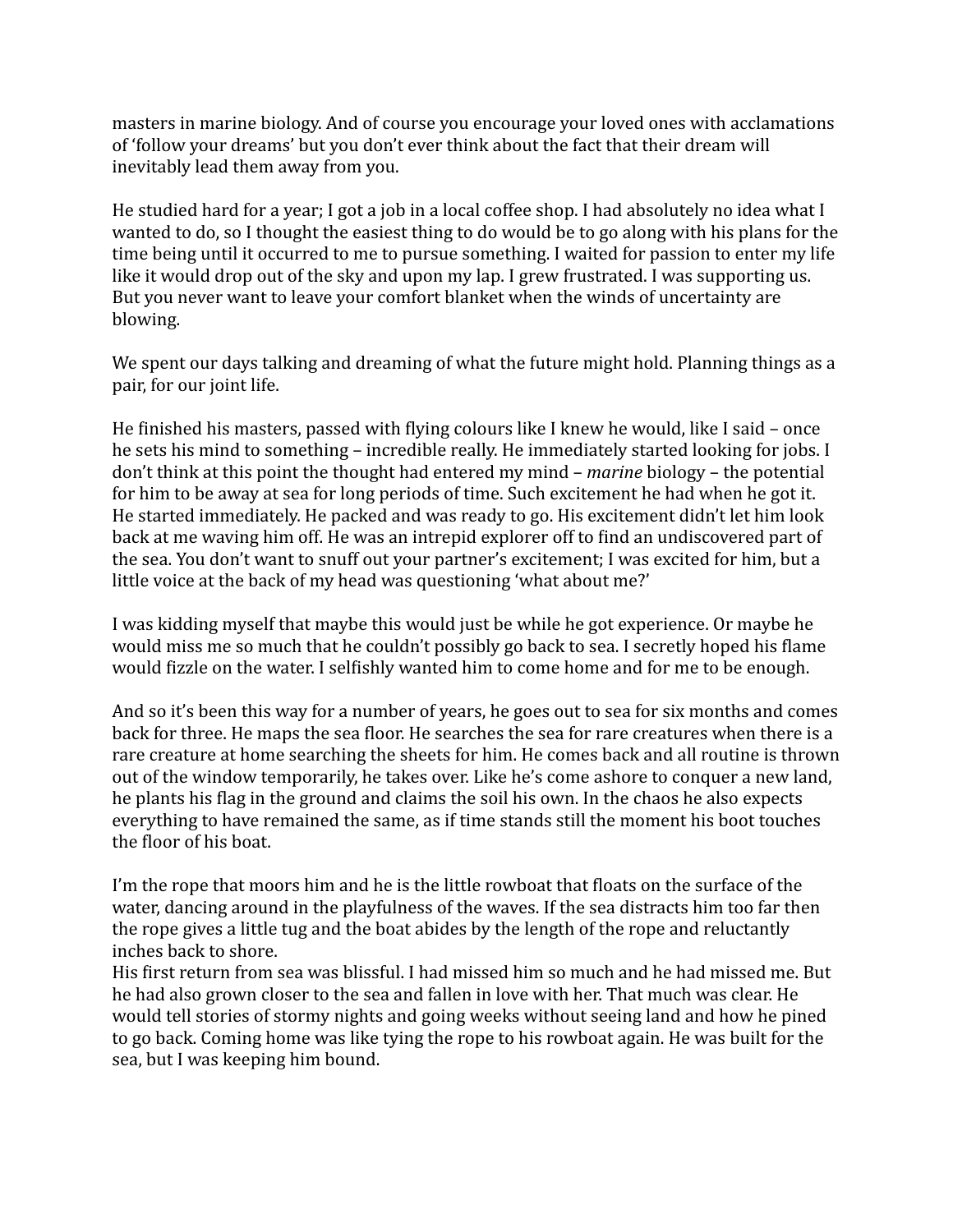He's gone again. Half the year at sea saying he can't wait to be home and half the year at home wishing he was at sea. His mind never truly in one place, living two lives, his body in one life and his heart in another. I take comfort in the fact that for at least half he year he is longing for me. He calls me sometimes when he is away, its never for long, but long enough for him to profess his great love for me. He has to bellow his love, to be heard over the relentless thundering of the water. I think maybe if he says it loud enough I'll feel it travel across the ocean to me.

In his determination for discovery he is stripping the ocean of all its mystery. He is making the world a smaller place. He is rationalising a body of water. He is stealing magic. He is denouncing the enchanted.

Every time he comes home I have changed. Shifted so slightly that it is not noteworthy, but there is a newness somewhere lying within me. Over time the small newness that begun has now flourished into a more substantial part of my being. He maps my floor, the terrain within me. What has shifted and what has stayed the same? Testing the water. Sending sonar waves. Reconnecting.

Enough has displaced to excite and intrigue him, and enough has stayed the same that he feels he has come home. He overturns every stone in my soul until I return to being a comfy pair of slippers. His heart leaves before his body. At night I see him staring out the window at the sea, longing for her. He may as well be gone.

She's a bountiful expanse of otherworldly inhabitants that reaches as far as the eye can see. There will always be more of the ocean to trawl, more seabed to map. I am one woman. No matter the news I have to tell, the small adventures I go on, the modest risks I take  $-$  it is nothing in comparison to his tales of the sea. His big adventures. His great risks.

They say that distance makes the heart grow fonder, but I don't think that's always true. I think this distance has given me a chance to breathe unassisted. To look at my life from an outsider's perspective and possibly given me some level of bravery. But as soon as I sink into his embrace I am healed. I am comforted. My comfort blanket. Why can't he just stay?

I have grown used to being alone and grown used to sharing him with another. I'm jealous of his easy decisions. The way he follows his passions without a second thought. Of course he would do what he loves. The thought begins and ends in a sentence. The quiet whispering thought I once had now takes flight "But what about me?" I ask him, confusion lapping across his face. "You do what you want to do. Whatever it is I'll support you." he replies holding my hands. This isn't permission to run off, you see, there is a pivotal clause in our unspoken contract. The assumption. Wait. The prerequisite. Wait. The expectation. Wait. 

I take comfort in knowing that women are creatures of the sea. What he loves about her, he must love about me. Both ruled by the moon, both have some level of mystery, both mothers to aquatic creatures. I felt it swimming. It was at home in its own tiny ocean and kicking to leave and come home. Waiting. Now it will be forever waiting.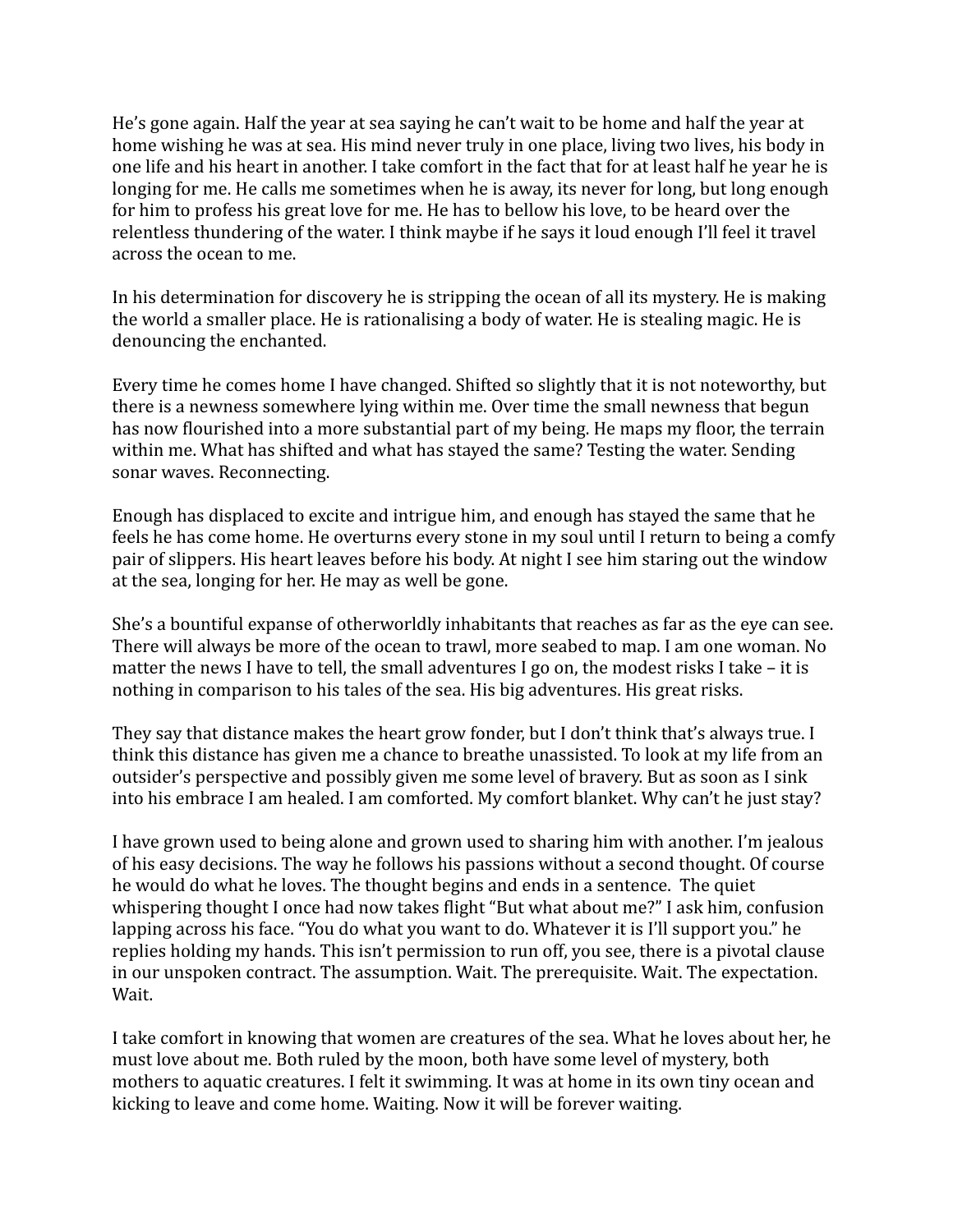The longer our pattern went on the further I drifted. Like when you make a hole in the ice on top of a lake and swim underneath, you can lose the hole and scrabble to find your way back. I was harder to find. The rope got longer. The home he pined for no longer existed. Too much had changed. Each time he returned the void between us grew bigger.

Although I was alone and I had time to think about developing myself, it was difficult to envision another life where my focus wasn't seaward. I had to be here when he came back. I couldn't just leave. Imagine if he had come home and he hadn't got anyone waiting for him. It would break my heart.

I'm not waiting for him to come home. I'm waiting for the lost part of him to come home. To change his mind. To choose me. That's why I wait. For his mapped piece of sea floor to come back to me. I'm mourning the time not spent. I'm mourning the life we could have had. I'm mourning for me. For our little squid who never left its tiny ocean. For its father who was three months at sea when he called to bellow his love to me and instead bellowed his grief out onto the water. His love might not always be strong enough to cross oceans, but his pain flew directly to me and nested.

The seagulls find their mate and make a nest. They look after their eggs and when they hatch they teach them how to fly. Their calls carried on the wind. Seagulls mate for life, which I'm always surprised by. Even the vermin of a seaside town's high street can keep it together. Maybe they don't have to worry about conflicting paths. They find each other, find a nest and hatch a chick. They don't leave for six months at a time and expect to come home to the same nest.

Grief surrounds me. I am a microscopic island in his sea. He hardly said a word when he came back. I thought I had not spoken. I thought that I had been too terrified and the words never left my mouth. I had to ask if he had heard me. He had but he did not want to. He went out alone and I waited for him to come home alone with our grief. After I could not wait any longer I went to find him. He was staring out at her as if she would give him the answers. As if she would comfort him. He didn't look at me.

I needed him to tell me it was going to be okay, to say that we can get through it. To comfort me. To heal me. He isolated himself for the rest of the time he was home. He was dealing with his grief by himself. I was dealing with our grief alone. His time to leave soon came around and he got packed and ready to go. As he walked out the door I said "I'm not going to be waiting for you when you get back" without looking back he said "Yes you will".

I think about my younger self, standing in that queue for my room key, full of life and aching for adventure. And I can't find her. I feel shipwrecked on a shore that isn't mine. Like a dolphin tangled in a sea of plastic netting. What is mine he has invaded, whilst keeping his own world pure.

He has made me this way. He has ruined what he once deemed perfect. He started out with his ideal and set upon creating his nightmare. I have blamed him completely for the way I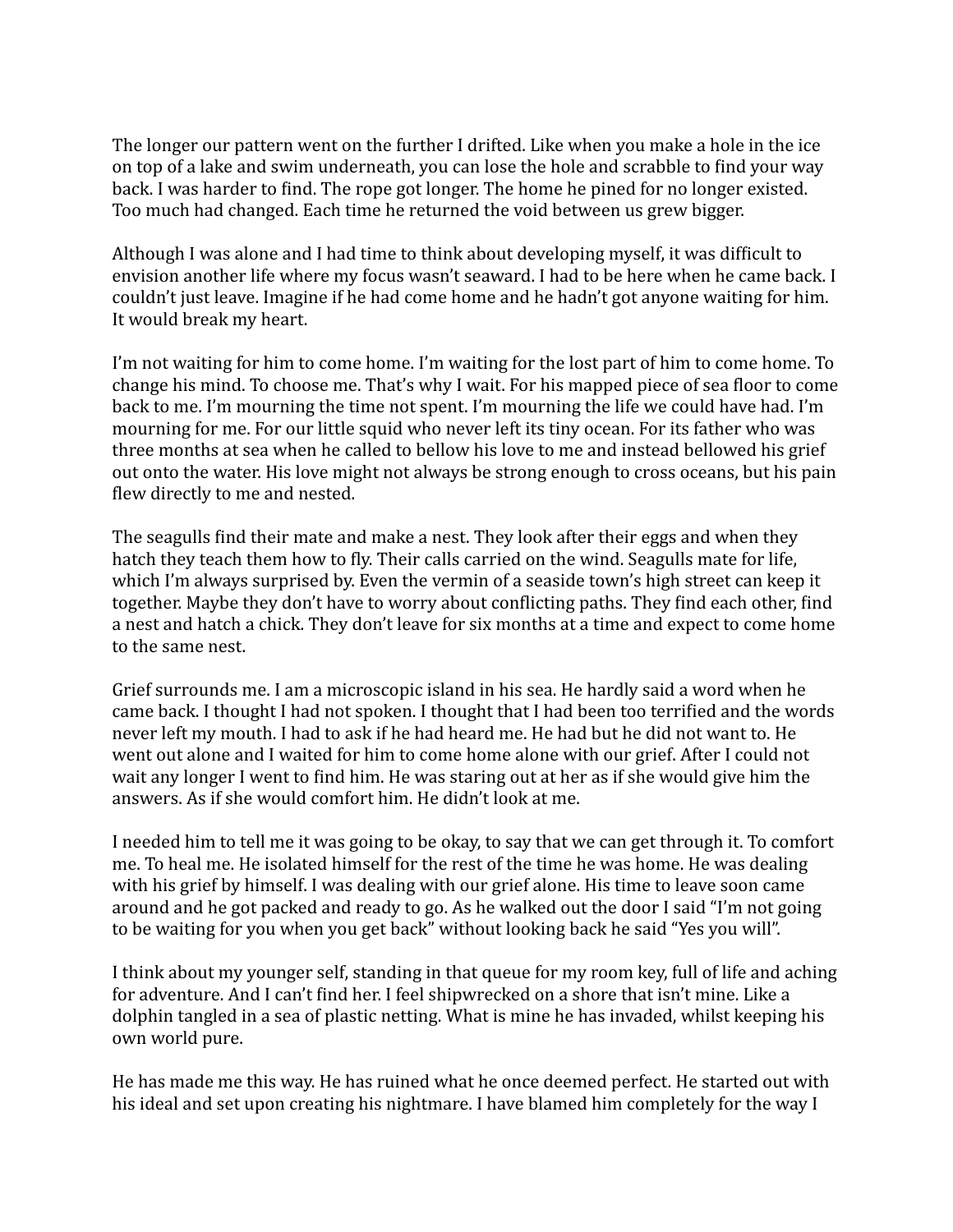feel, but I have been asleep at his side for years. Quietly drowning myself a droplet at a time and now I wonder why he does not see me.

# *Sound of waves*

I'll return myself to the sea. I'll become part of the sea floor. Maybe he will see me then.

# *Sound of footsteps in the water*

NARRATOR: Salacia walks into the sea, returning herself to the water. The wait is over

## *Waves fade out*

# Andrew

Thank you for listening to *Salacia* , here on *The Half Hour Audio Hour*. Next up is a brief interview we conducted with India Rodgers after the recording of this show.

ANDREW: First off, India, thank you for being part of this podcast, and also for allowing Eclectic Full Contact Theatre to be part of presenting *Salacia.* My first question for you is, how long have you been writing?

INDIA:I've always enjoyed great stories. I wrote a few short stories when I was little and that developed into a love of theater. And then eventually in my final year at university, I took a class called British new writing, um, where we studied all the great British plays of the 20th century, and I decided that in that class that I was going to give writing a go. Um, I really enjoyed the process, um, and almost instantly fell in love with it. Um, and then I decided off the back of that to apply for a script writing masters a day before the closing date, no less. And I got a scholarship to do the course, so I was absolutely made up, uh, and I honed my writing skills over that year and read a lot of scripts in that time as well, and just fell even more in love with it.

Um, So I first started writing plays probably about seven years ago now.

ANDREW: Wonderful, wonderful. And what inspired Salacia?

INDIA: Salacia was inspired by a conversation that I had with my sister in a supermarket car park of all places. And we'd just been shopping and we were just chatting and setting the world to rights.

Um, and we both discovered that at this point, I mean, this is going back years now, but at this point, we were both in romantic relationships and we were both feeling a bit of resentment, um, around relationships. And both of us would consider ourselves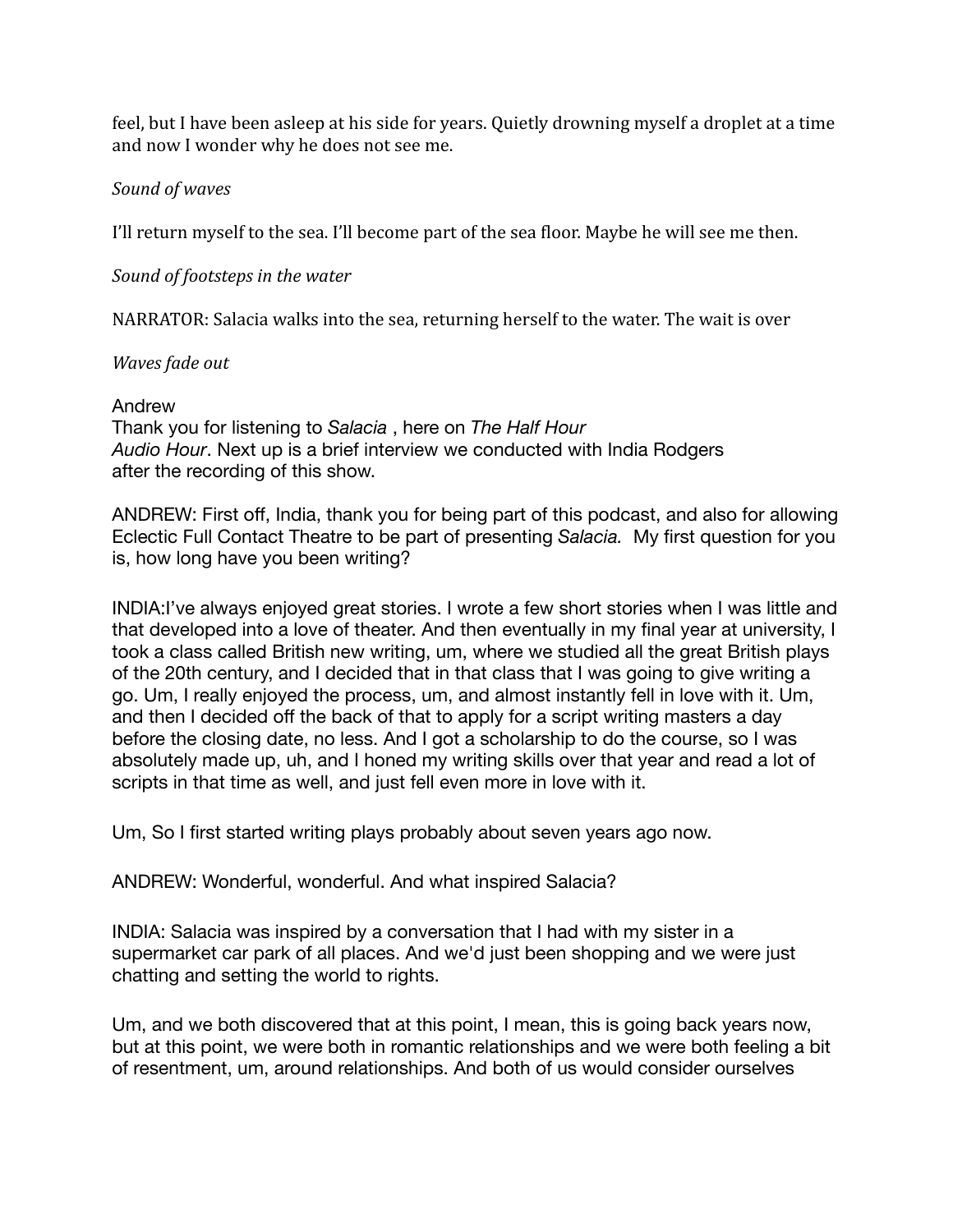quite independent, uh, women, uh, feminist. And, um, we always were brought up to follow our dreams and be independent.

Um, but for whatever reason, we found ourselves actually going along with what our partner wanted to do with their life plan, rather than going along with what we wanted to do. And something clicked in my head. And I felt that I had to get this feeling down on paper. Um, this slow process of changing your worldview or what you want out of life based off of what your partner wants.

Um, and that it's not a overnight change. It's a really slow change. And I thought that a lot of other women would be able to relate to that. Um, so yeah, I put it down on paper and that's how Salacia was born.

ANDREW: So tell me, is this the first audio drama you've written? And what differences or challenges are there in writing for audio versus for stage?

INDIA: I have written a radio play before, um, this is going back a couple of years now, but I co-wrote a 45 minute radio drama for the Bath fringe festival in the UK in 2016, it was called When Will It Be Me? Um, I headed a team of four writers and edited the final script for production. I also directed the performance, um, which was a really great experience and we received a four star review so I was really happy with that one. I would say the main differences between writing for stage and for audio is that with audio, you can play with atmosphere, I feel a lot more within the script, and create this real richness with your words that feeds directly into the ear of your audience and stimulates their imagination.

So each audience member is experiencing the material slightly differently. Um, so I call it theater of the mind in some ways. Um, and I find that really interesting. Um, and really exciting to write in that way. Stage performances have have different mediums to play with, um, and are driven obviously by dialogue and also physical action.

They both have their strengths. Um, but I find that with audio drama, you can make the words almost poetic, almost like prose, um, which I really enjoy as a writer.

ANDREW: Excellent. And do you have any projects coming up that you'd like to promote?

INDIA: I do have several projects in the pipeline at the moment, but they are all in R and D stages at present, but if you would like to keep up with my writing journey, please follow me on Instagram. My handle is @Indiawritessometimes I do all of my updates on there of shows, um, that I'm involved with, um, and my creative process as a writer.